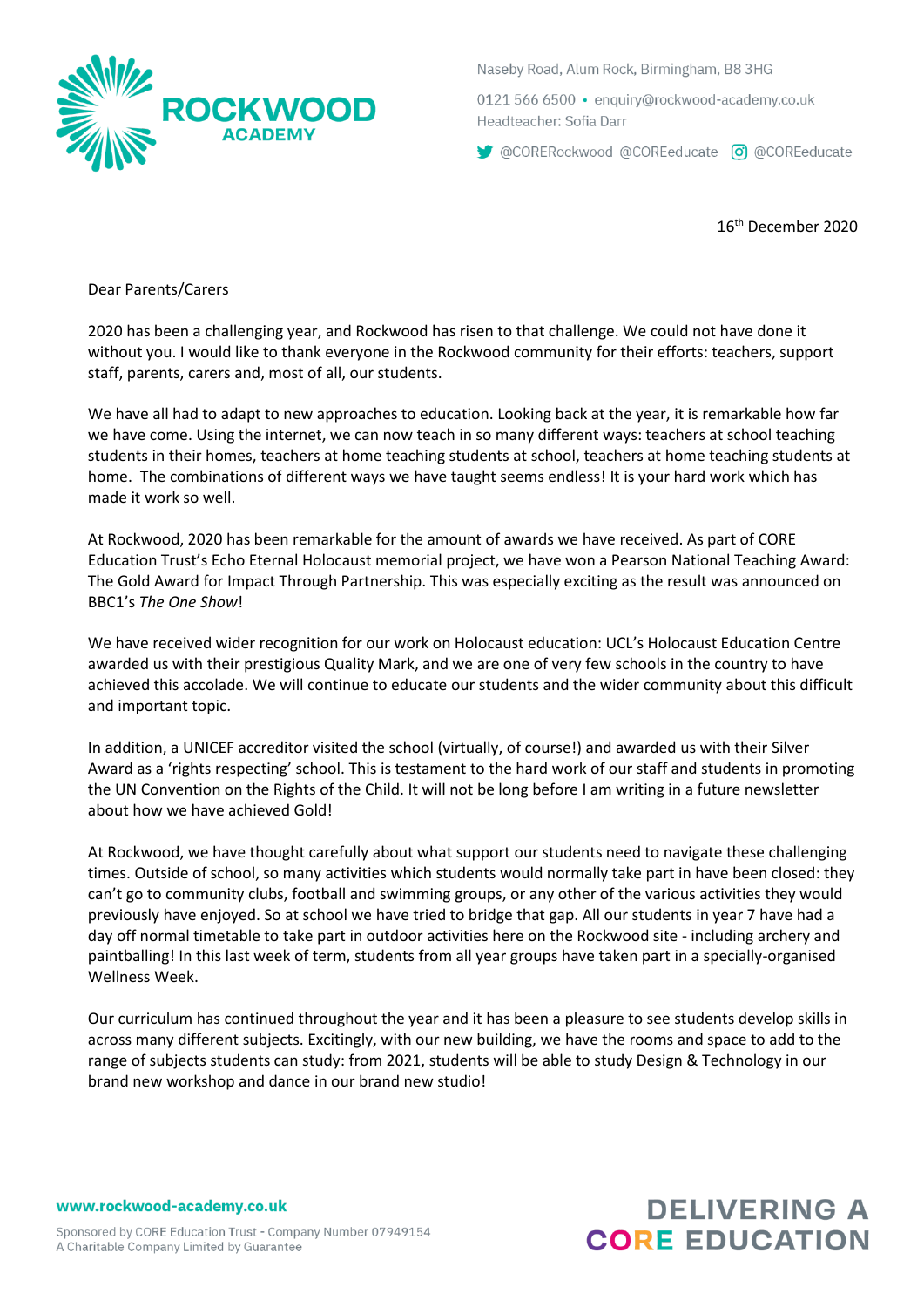This is one of many fantastic developments we are looking forward to in the new year. And it promises to get off to an exciting start, with the formal opening of our new building and the launch of the Echo Eternal Festival on the  $7<sup>th</sup>$  January. We have decided to name it the Mady Gerrard Building, in honour of the Holocaust survivor, and our friend, who has done so much to teach our students, and as part of our commitment to honor her words. We will share with you the different digital and socially distanced ways that you can be part of the festival and on the  $7<sup>th</sup>$  itself you'll be able to see our building as we light it up as a beacon of hope. The beacon will mark the start of the daily commemoration leading up to the screening of the Horizons21 film on  $26<sup>th</sup>$  January, which will feature our students, and Holocaust Memorial Day on the  $27<sup>th</sup>$  January.

## **Uniform**

The Rockwood Academy uniform is an important part of the culture and ethos of our school. High standards of dress at all times represents a level of pride in our school and a reflection of the attitudes our students have towards their education. Should you need to stock up over the holidays, the uniform supplier has confirmed that stock is available from

Clive Marks,<https://www.clivemark.co.uk/shop-by-school/r/rockwood-academy.html> and Trutex, Erdingto[n https://www.trutex.com/](https://www.trutex.com/) 

Year 7 students are expected to be in full new uniform on  $4<sup>th</sup>$  January 2021. Due to the change in logo, the academy will be buying blazers for students in Years, 8, 9 and 10. A link will be sent to parents/carers of these year groups to confirm the size of blazer required.

Students need to wear their PE uniform on the day they have PE timetabled as the changing facilities will be closed. In order to reduce the risk of transmission of coronavirus, please ensure all clothing including uniform is washed frequently in line with government guidance.

# **Keeping students and staff safe from COVID-19**

- We will continue to act on the guidance from the government.
- To help us reduce the risk of infection, we will not be able to receive visitors or parents until further notice. During the day, we ask that parents communicate with us only via telephone on 0121 566 6500 or email [enquiry@rockwood-academy.co.uk](mailto:enquiry@rockwood-academy.co.uk)
- We continue to have a stock of PPE if required in an emergency.
- We will be following the government's direct guidance on what to do if a student or staff member has suspected coronavirus symptoms or is confirmed to have the virus.
- Please continue to support by ensuring the three simple actions we must all do to keep on protecting each other:

*Wash hands* - keep washing your hands regularly *Cover face* - wear a face covering in enclosed spaces *Make space* - stay at least 2 metres apart - or 1 metre with a face covering or other precautions

#### **Important Dates**

| Friday 18th December 2020                                      | All students will finish by 12.30pm                            | <b>Year 10 leave 12.15</b> |  |
|----------------------------------------------------------------|----------------------------------------------------------------|----------------------------|--|
|                                                                | Year 7 leave 12.00                                             | <b>Year 11</b> leave 12.15 |  |
|                                                                | Year 8 leave 12.05                                             | Year 9 leave $12.30$       |  |
| Monday 4 <sup>th</sup> January 2021                            | Students in Years 7, 8 and 11 are expected to arrive at 9.45am |                            |  |
|                                                                | Students in Years, 9 and 10 are expected to arrive at 10.00am  |                            |  |
| Monday 4 <sup>th</sup> to Friday 15 <sup>th</sup> January 2021 |                                                                |                            |  |
|                                                                | Year 11 Mock Exams                                             |                            |  |
| Thursday 7 <sup>th</sup> January 2021                          | INSET day - academy closed to students                         |                            |  |
| Friday 8 <sup>th</sup> January 2021                            | All students return as normal at their staggered time          |                            |  |